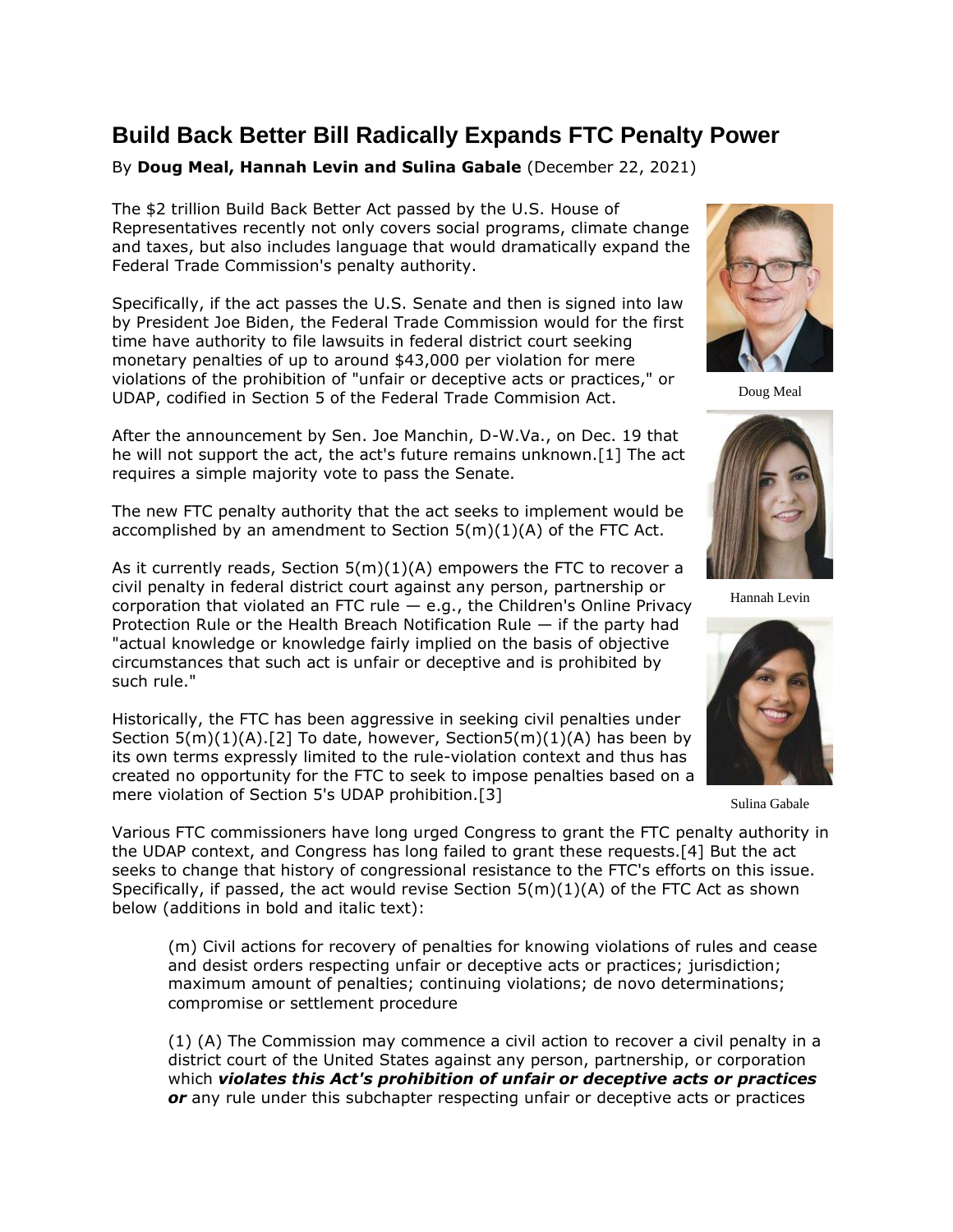(other than an interpretive rule or a rule violation of which the Commission has provided is not an unfair or deceptive act or practice in violation of subsection  $(a)(1)$ ) with actual knowledge or knowledge fairly implied on the basis of objective circumstances that such act is unfair or deceptive and *a violation of this Act or* is prohibited by such rule. In such action, such person, partnership, or corporation shall be liable for a civil penalty of not more than \$10,000 for each violation.

This language broadens Section  $5(m)(1)(A)$ 's reach to extend beyond cases involving alleged violations of FTC rules to cases involving mere violations of Section 5's UDAP prohibition.

Importantly, the FTC Act does not define the term "unfair or deceptive acts or practices." As a result, while the meaning of this term has to some degree been shaped by FTC enforcement actions and case law, that meaning is far from certain in the context of many sorts of acts and practices that businesses engage in with respect to consumers.

This lack of definition gives the FTC wide flexibility to argue that a particular consumerdirected act or practice of which it disapproves constitutes a UDAP violation.

The FTC Act also fails to define what constitutes a "violation" for purposes of penalty assessment, creating uncertainty as to whether or when, in the UDAP context, the target company's challenged conduct may be deemed to have resulted in multiple, rather than just one, UDAP violations. Section5 $(m)(1)$  entitles the FTC to obtain a civil penalty for "each violation" of a rule, or, in the case of a violation through the continuing failure to comply with a rule, for each day of such failure.[5]

In the rule-violation context, the FTC normally interprets the "each violation" portion of this provision as meaning that the target company's challenged conduct resulted in a separate violation of the rule with respect to each consumer affected by that conduct. In some contexts, the FTC bases this interpretation on the text of the underlying rule it is enforcing.

For example, the Telemarketing Sales Rule states that each illegal call a party causes can constitute a separate violation of the rule.[6] Similarly, because the Children's Online Privacy Protection Act rule prohibits the collection of a child's personal information without parental consent, the FTC regularly alleges that each collection, use or disclosure of a child's personal information constitutes a separate violation for which the FTC may seek monetary penalties, even where the collections, uses, and/or disclosures in question all emanated from one particular act or practice by the target company.[7]

The FTC has applied similar reasoning in analogous scenarios involving enforcement under Section 5(l) of the FTC Act, which provides for civil penalties for "each violation" of an FTC consent order.[8]

For example, in pursuing and obtaining a \$22.5 million civil penalty from [Google LLC](https://www.law360.com/companies/google-llc) for violating the prohibition against deceptive statements imposed by its 2011 consent order with Google, the FTC necessarily must have employed a "per-consumer" methodology for determining the number of violations claimed and the consequent size of the penalty in order to justify a penalty of that magnitude.[9]

No court decision has ruled on the validity of the per-consumer methodology that the FTC regularly resorts to in the rule- and order-violation contexts to calculate the number of violations being claimed.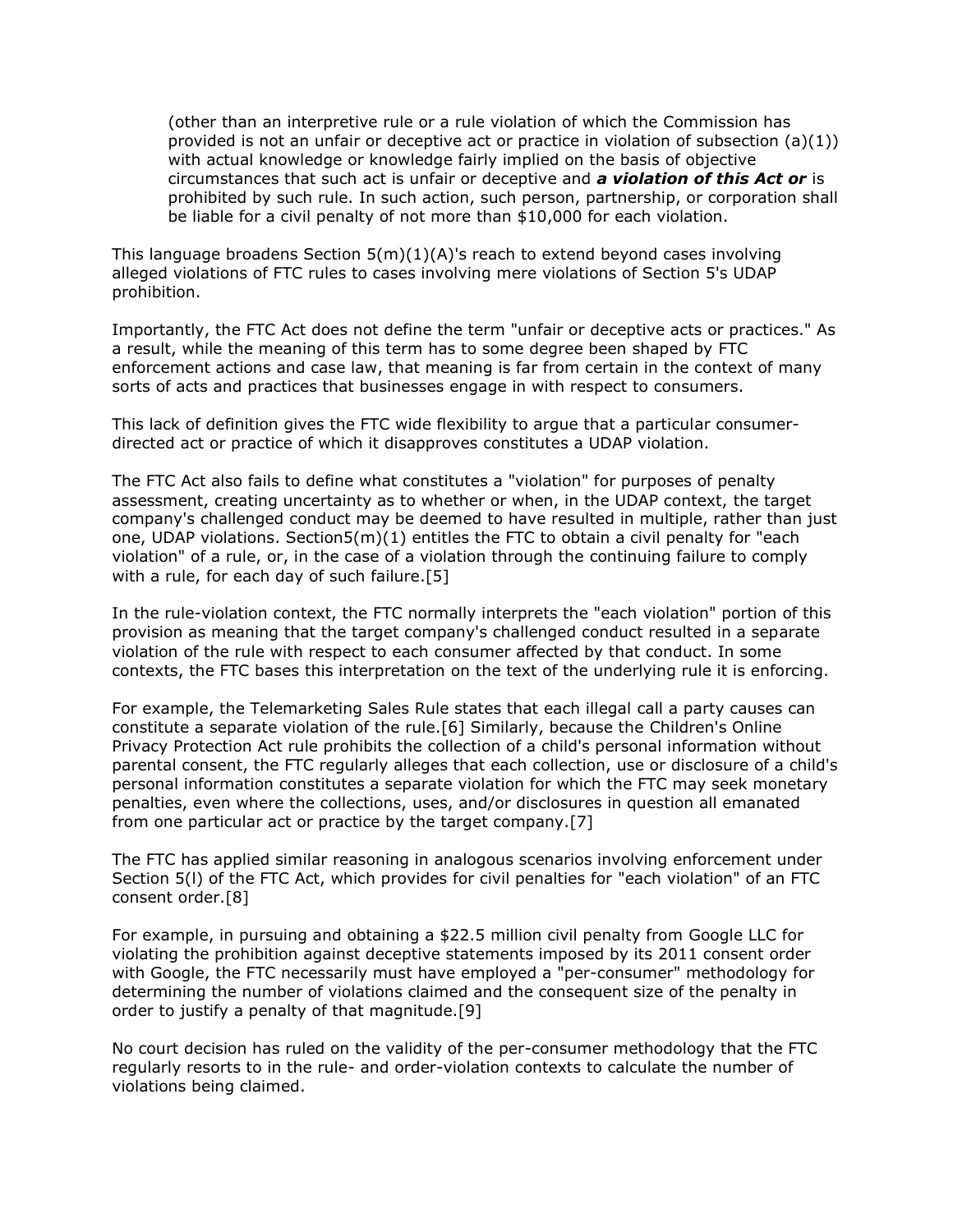In the absence of any clear statutory or judicial definition of what constitutes a "violation" of Section 5's UDAP prohibition for purposes of penalty assessment, businesses should expect that the FTC will carry over to the UDAP-prohibition context the interpretation of "violation" it has advanced in the rule- and order-violation context.

And, accordingly, businesses can expect that the FTC will argue that the target company's challenged conduct can result in many separate violations of the UDAP prohibition with respect to each consumer affected by that conduct.

Under this approach, the FTC could argue, for example, that a single deceptive statement made on a company's website resulted in a separate violation of Section 5's UDAP prohibition with respect to each consumer who viewed such statement.

Viewed in this context, the act's proposed amendment of Section  $5(m)(1)(A)$  would, if enacted, create jaw-dropping penalty exposure for American companies that find themselves in the FTC UDAP enforcement crosshairs.

In the privacy and cybersecurity context, for example, imagine such garden-variety events as a corporate website that the FTC believes deceptively collected personal information from 1 million consumers or a corporate data breach that the FTC believes unfairly put at risk data pertaining to 1 million consumers.

In each case, the fine exposure created by the act's proposed amendment of Section 5(m)(1)(A) would, at least according to the FTC based on its prior practice in enforcing Section 5(m)(1)(A), amount to more than \$43 billion.

Not surprisingly, given the enormous risk it poses for American businesses, the [U.S.](https://www.law360.com/companies/u-s-chamber-of-commerce)  [Chamber of Commerce](https://www.law360.com/companies/u-s-chamber-of-commerce) reacted to the act's proposed amendment of Section  $5(m)(1)(A)$  by sending letters to the Federal Trade Commission and certain Senate and House Committees calling these changes a "deeply flawed provision that would dramatically expand the [FTC's] civil penalty authority without any safeguards."[10]

If the act passes, and its proposed amendment of Section  $5(m)(1)(A)$  remains intact, the success of FTC enforcement efforts under the amended version of Section  $5(m)(1)(A)$  will turn heavily on whether the FTC is able to demonstrate that the act or practice being challenged was performed with the knowledge required for Section  $5(m)(1)(A)$  to apply.

The case law interpreting Section  $5(m)(1)(A)$ 's knowledge requirement is limited. But, in the rule-violation context, courts have held that to establish the requisite "actual knowledge or knowledge fairly implied" of the violation in question, the FTC must show that, per the [U.S.](https://www.law360.com/agencies/u-s-district-court-for-the-district-of-arizona)  [District Court for the District of Arizona](https://www.law360.com/agencies/u-s-district-court-for-the-district-of-arizona) in the 1984 U.S. v. ACB Sales & Service Inc. decision:

the defendant or its agent ha[d] some knowledge, actual or constructive, of the requirements of the [rule] such that it can be concluded that the defendant or its agent knew or should have known that his conduct was unlawful.[11]

If, as would seem logical, the high bar courts have erected for establishing knowledge in the rule-violation context gets carried over to the UDAP-violation context, the FTC may be hampered in obtaining civil penalties under Section  $5(m)(1)(A)$  in UDAP-violation cases because it will have to show the defendant not only committed the UDAP violation in question but also had actual or constructive knowledge that the act or practice in question violated Section 5's UDAP prohibition.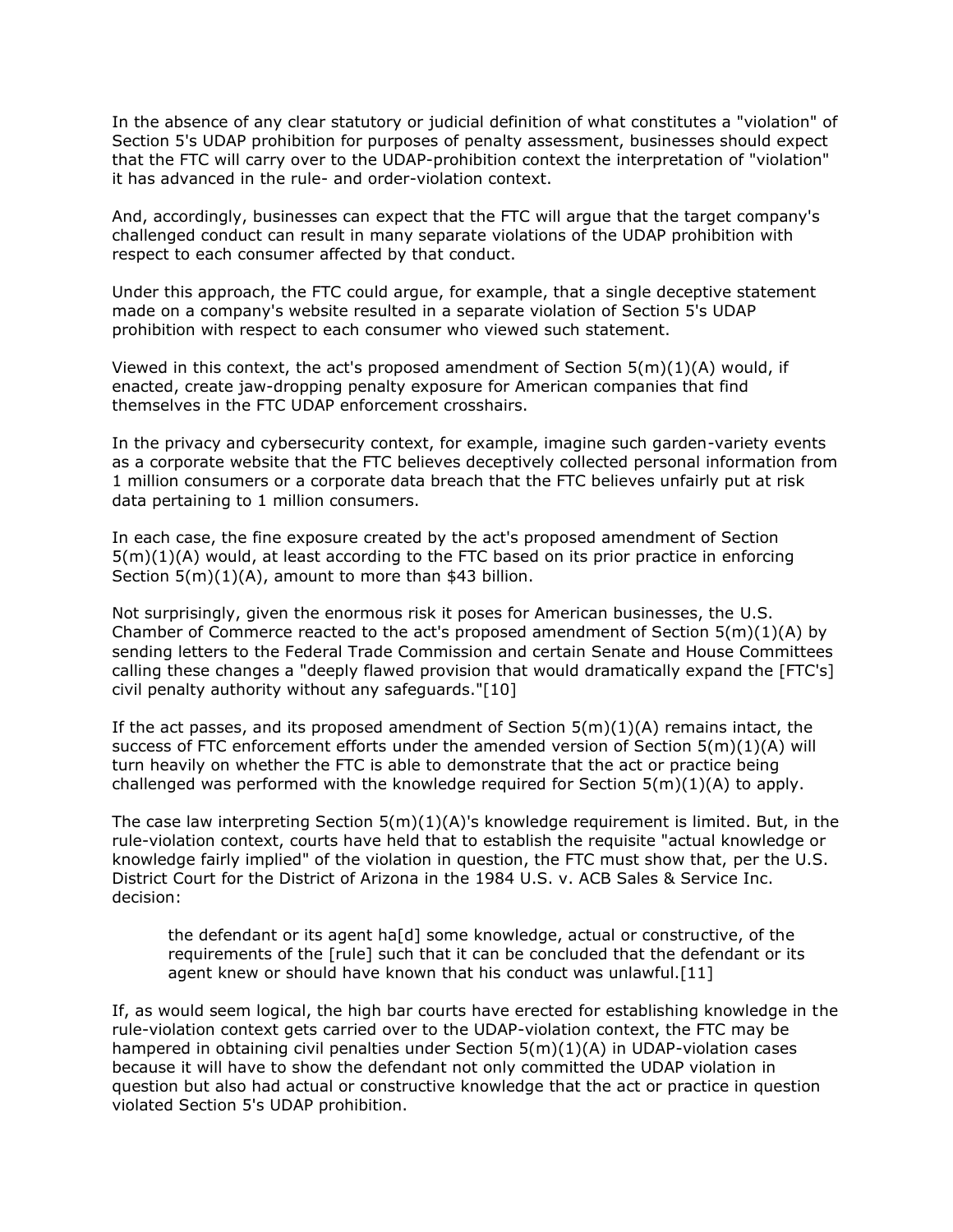This latter showing often could be extremely difficult to make because, as noted above and in contrast to the rule-violation context in which the relevant language of the rule is often quite precise, in the UDAP-violation context there is very little clarity as to what does and what does not violate Section 5's UDAP prohibition.

The FTC's ability in an enforcement action to obtain fines of the magnitude described above will also depend on its success in persuading courts to embrace the per-consumer-violationquantification methodology that the FTC has heretofore advanced in the rule-and orderviolation context.

Moreover, even were that methodology to win judicial acceptance as a general matter, efforts by the FTC to invoke the per-consumer violation-quantification methodology in a given case could be challenged on the ground that application of that methodology to the act or practice in question would yield penalties so excessive as to constitute a violation of due process.

In the 2020 U.S. v. Dish Network LLC case in the [U.S. Court of Appeals for the Seventh](https://www.law360.com/agencies/u-s-court-of-appeals-for-the-seventh-circuit)  [Circuit,](https://www.law360.com/agencies/u-s-court-of-appeals-for-the-seventh-circuit) for example, Dish Network argued that the penalties allowed by the Telemarketing Sales Rule, the Telephone Consumer Protection Act, and related state laws were so high as to violate the due process clause.[12]

The court rejected this argument because, while Dish Network could have had penalties assessed as high as \$660 billion, the district judge awarded \$280 million or around \$4 per call.[13] The court acknowledged that while that number was large, the amount per violation was a "normal number for an intentional wrong" and

[s]omeone whose maximum penalty reaches the mesosphere only because the number of violations reaches the stratosphere can't complain about the consequences of its own extensive misconduct.[14]

In contrast, in Golan v. Veritas Entertainment LLC, the [U.S. District Court for the Eastern](https://www.law360.com/agencies/u-s-district-court-for-the-eastern-district-of-missouri)  [District of Missouri](https://www.law360.com/agencies/u-s-district-court-for-the-eastern-district-of-missouri) reduced a TCPA damages award of \$1.6 billion to \$32 million because the higher figure was "obviously unreasonable and wholly disproportionate to the offense."[15]

Companies would therefore have various ways to defend themselves against enforcement actions brought by the FTC under the proposed amended version of Section  $5(m)(1)(A)$ . That said, if the proposed amended version of Section  $5(m)(1)(A)$  ultimately becomes the law of the land, the FTC will surely be aggressive in attempting to use the new penalty power created by that amendment.

And the enormous penalty exposure, which the FTC will likely assert the proposed amended version of Section  $5(m)(1)(A)$  creates, will weigh heavily on the companies targeted by the FTC under that amendment.

In particular, such companies may feel pressured by that enormous exposure to agree to substantial monetary settlements with the FTC  $-$  even where they have powerful arguments that they committed no violation of Section 5's UDAP prohibition and, in any event, lacked the knowledge of any such violation necessary to sustain a Section  $5(m)(1)(A)$  penalty.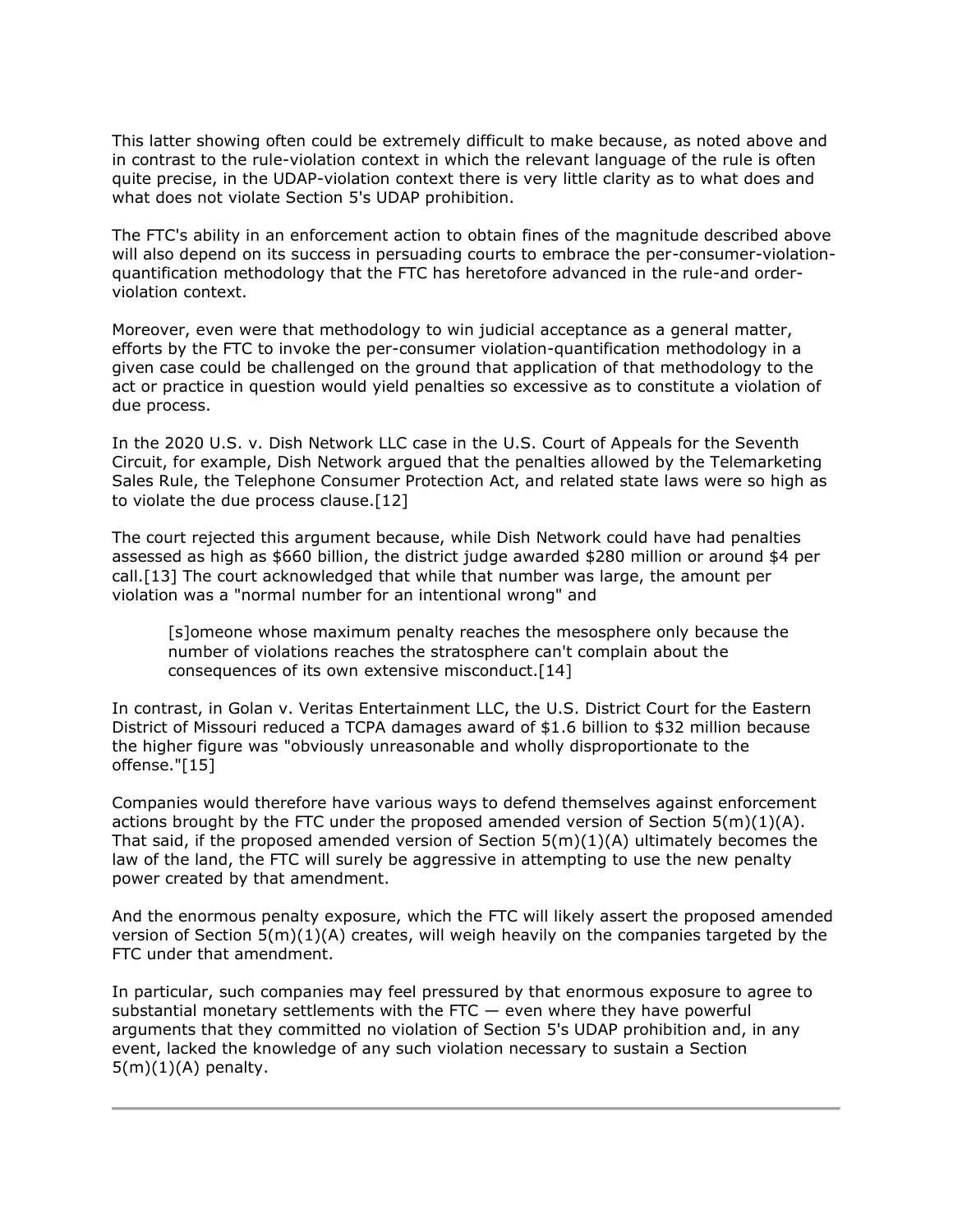*[Doug Meal](https://www.orrick.com/People/2/6/2/Doug-Meal) is a partner, [Hannah Levin](https://www.orrick.com/en/People/4/A/4/Hannah-Levin) is an associate, and [Sulina Gabale](https://www.orrick.com/en/People/3/E/7/Sulina-Gabale) is a senior associate, at [Orrick Herrington & Sutcliffe LLP.](https://www.law360.com/firms/orrick-herrington)*

*Orrick partners Emily Tabatabai, Jon Direnfeld and Michelle Visser contributed to this article.*

## *Disclosure: Orrick was involved in representing Dish Network in the U.S. v. Dish Network LLC matter discussed in this article.*

*The opinions expressed are those of the author(s) and do not necessarily reflect the views of the firm, its clients or Portfolio Media Inc., or any of its or their respective affiliates. This article is for general information purposes and is not intended to be and should not be taken as legal advice.*

[1] Manchin Statement on Build Back Better Act, Sen. Manchin (Dec. 19, 2021), [https://www.manchin.senate.gov/newsroom/press-releases/manchin-statement-on](https://www.manchin.senate.gov/newsroom/press-releases/manchin-statement-on-build-back-better-act)[build-back-better-act.](https://www.manchin.senate.gov/newsroom/press-releases/manchin-statement-on-build-back-better-act)

[2] See, e.g., Stipulated Order for Permanent Injunction and Civil Penalty Judgment at 1, F.T.C. v. Google, LLC, No. 1:19-cv-02642 (D.D.C. Sept. 10, 2019) (ordering a \$170 million civil penalty).

[3] In April 2021, the FTC was stripped of its ability to obtain equitable monetary relief under Section 13(b) when the Supreme Court held in [AMG Capital Management, LLC v.](https://advance.lexis.com/api/search?q=2021%20U.S.%20LEXIS%202108&qlang=bool&origination=law360&internalOrigination=article_id%3D1450573%3Bcitation%3D2021%20U.S.%20LEXIS%202108&originationDetail=headline%3DBuild%20Back%20Better%20Bill%20Radically%20Expands%20FTC%20Penalty%20Power&)  [Federal Trade Commission](https://advance.lexis.com/api/search?q=2021%20U.S.%20LEXIS%202108&qlang=bool&origination=law360&internalOrigination=article_id%3D1450573%3Bcitation%3D2021%20U.S.%20LEXIS%202108&originationDetail=headline%3DBuild%20Back%20Better%20Bill%20Radically%20Expands%20FTC%20Penalty%20Power&) that Section 13(b) of the FTC Act does not authorize the Commission to seek equitable monetary relief such as restitution or disgorgement in federal court. 141 S. Ct. 1341, 1352 (2021). After the AMG decision, the FTC's ability to seek monetary relief is limited to seeking restitution and disgorgement using the FTC Act's administrative and consumer redress procedures which apply only for certain violations of particular rules or where the FTC has already entered a cease-and-desist order. In the months since, the FTC has suggested Congress should overrule AMG Capital Management and that the Commission be given broader fining authority. While the Act does not address Section 13(b), the Act's expansion of civil penalty power in Section5(m)(1)(A) is likely in response to building pressure from the FTC.

[4] For example, in remarks to the Senate Committee on Commerce, Science, and Transportation, then FTC Chairman Joseph Simons stated, "From an enforcement perspective, I ask that the legislation give us: (1) the ability to seek civil penalties…." See Hearing on Oversight of the Federal Trade Commission before S. Comm on Commerce, Science, and Transportation (August 5, 2020) (prepared remarks of Joseph J. Simons, Chairman, Federal Trade

Comm'n.) [https://www.ftc.gov/system/files/documents/public\\_statements/1578975/simons](https://www.ftc.gov/system/files/documents/public_statements/1578975/simons_-_oral_remarks_hearing_on_oversight_of_ftc_8-5-20.pdf) [\\_-\\_oral\\_remarks\\_hearing\\_on\\_oversight\\_of\\_ftc\\_8-5-20.pdf.](https://www.ftc.gov/system/files/documents/public_statements/1578975/simons_-_oral_remarks_hearing_on_oversight_of_ftc_8-5-20.pdf)

[5] "The continual violation provision may apply when a party continues to violate the FTC Rule but the number of violations is unclear." [United States v. Dish Network LLC,](https://advance.lexis.com/api/search?q=2017%20U.S.%20Dist.%20LEXIS%2085543&qlang=bool&origination=law360&internalOrigination=article_id%3D1450573%3Bcitation%3D2017%20U.S.%20Dist.%20LEXIS%2085543&originationDetail=headline%3DBuild%20Back%20Better%20Bill%20Radically%20Expands%20FTC%20Penalty%20Power&) 256 F. Supp. 3d 810, 942 (C.D. Ill. 2017), aff'd in part, vacated in part, remanded sub nom. [United](https://advance.lexis.com/api/search?q=2020%20U.S.%20App.%20LEXIS%209443&qlang=bool&origination=law360&internalOrigination=article_id%3D1450573%3Bcitation%3D2020%20U.S.%20App.%20LEXIS%209443&originationDetail=headline%3DBuild%20Back%20Better%20Bill%20Radically%20Expands%20FTC%20Penalty%20Power&)  [States v. Dish Network L.L.C.](https://advance.lexis.com/api/search?q=2020%20U.S.%20App.%20LEXIS%209443&qlang=bool&origination=law360&internalOrigination=article_id%3D1450573%3Bcitation%3D2020%20U.S.%20App.%20LEXIS%209443&originationDetail=headline%3DBuild%20Back%20Better%20Bill%20Radically%20Expands%20FTC%20Penalty%20Power&), 954 F.3d 970 (7th Cir. 2020), citing [F.T.C. v. Hughes,](https://advance.lexis.com/api/search?q=1989%20U.S.%20Dist.%20LEXIS%2017481&qlang=bool&origination=law360&internalOrigination=article_id%3D1450573%3Bcitation%3D1989%20U.S.%20Dist.%20LEXIS%2017481&originationDetail=headline%3DBuild%20Back%20Better%20Bill%20Radically%20Expands%20FTC%20Penalty%20Power&) 710 F.Supp. 1524, 1529 (N.D.Tex. 1989).

[6] 16 C.F.R § 310.4.

[7] See, e.g., Complaint at 14, F.T.C. v [OpenX,](https://www.law360.com/companies/openx-technologies-inc) No. 2:21-cv-09693 (C.D. Cal. Dec. 15,